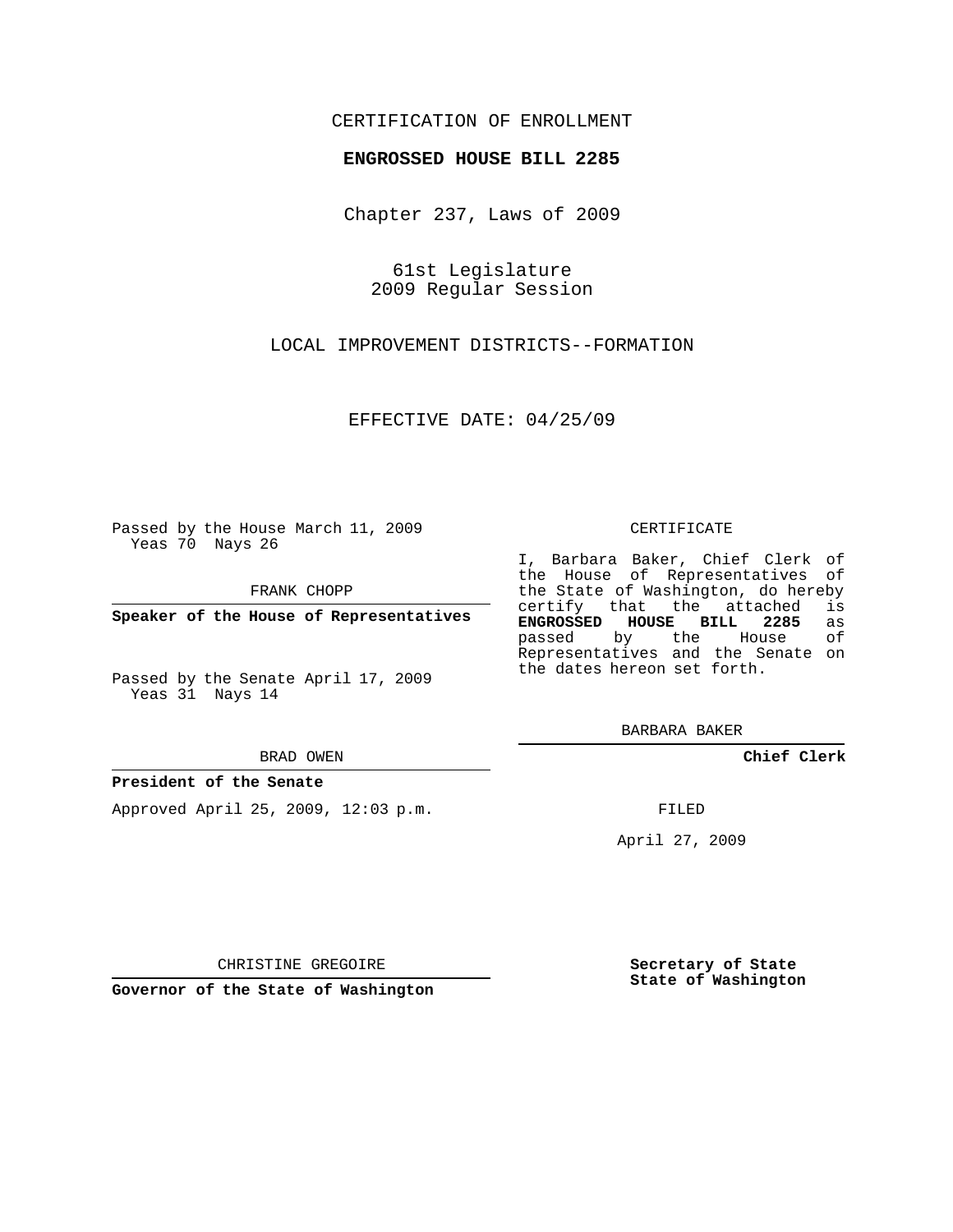# **ENGROSSED HOUSE BILL 2285** \_\_\_\_\_\_\_\_\_\_\_\_\_\_\_\_\_\_\_\_\_\_\_\_\_\_\_\_\_\_\_\_\_\_\_\_\_\_\_\_\_\_\_\_\_

\_\_\_\_\_\_\_\_\_\_\_\_\_\_\_\_\_\_\_\_\_\_\_\_\_\_\_\_\_\_\_\_\_\_\_\_\_\_\_\_\_\_\_\_\_

Passed Legislature - 2009 Regular Session

**State of Washington 61st Legislature 2009 Regular Session**

**By** Representatives Flannigan and Simpson

Read first time 02/23/09. Referred to Committee on Transportation.

 AN ACT Relating to local improvement districts and utility local improvement districts comprised of property in more than one city or town; amending RCW 35.43.030; and declaring an emergency.

BE IT ENACTED BY THE LEGISLATURE OF THE STATE OF WASHINGTON:

 **Sec. 1.** RCW 35.43.030 and 1971 ex.s. c 116 s 4 are each amended to read as follows:

 This and the following chapters relating to municipal local improvements shall supersede the provisions of the charter of any city of the first class.

 They shall apply to all incorporated cities and towns, including unclassified cities and towns operating under special charters.

 The council of each city and town shall pass such general ordinance or ordinances as may be necessary to carry out their provisions and thereafter all proceedings relating to local improvements shall be conducted in accordance with this and the following chapters relating to municipal local improvements and the ordinance or ordinances of such city or town.

 Cities or towns may form local improvement districts or utility local improvement districts composed entirely or in part of